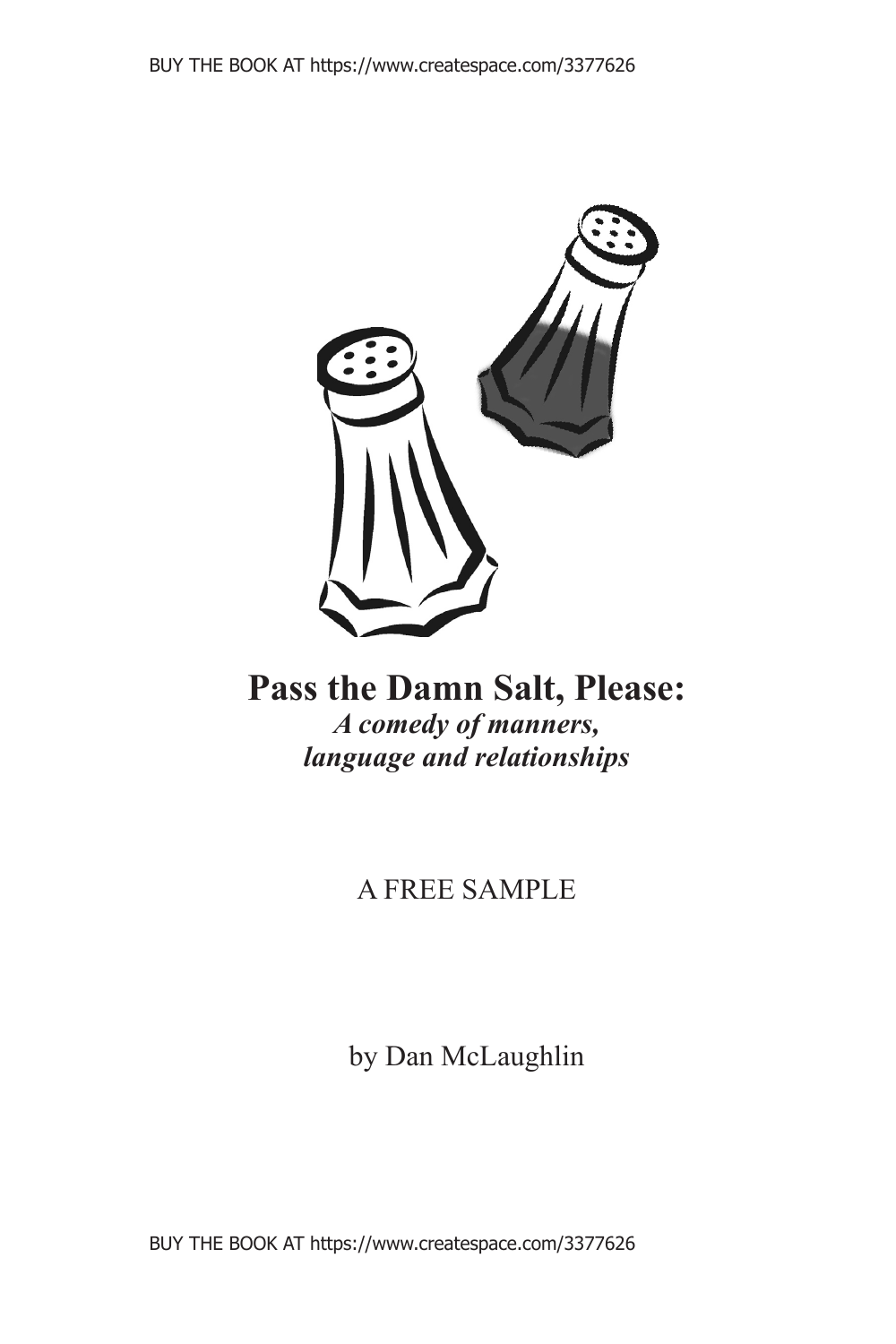PASS THE DAMN SALT, PLEASE: A COMEDY OF MANNERS, LANGUAGE, AND RELATIONSHIPS

This is a work of fiction. All the characters and events portrayed in this book are fictional; any resemblance to real people or incidents is purely coincidental.

Copyright © 2009 Dan McLaughlin

All rights reserved, including the right to reproduce this book or portions thereof in any form. For information contact Dan McLaughlin, 355 S. Madison Avenue #220, Pasadena CA, 91101.

Cover and layout design: Vendi Elmen

ISBN: 1442120215

EAN13: 9781442120211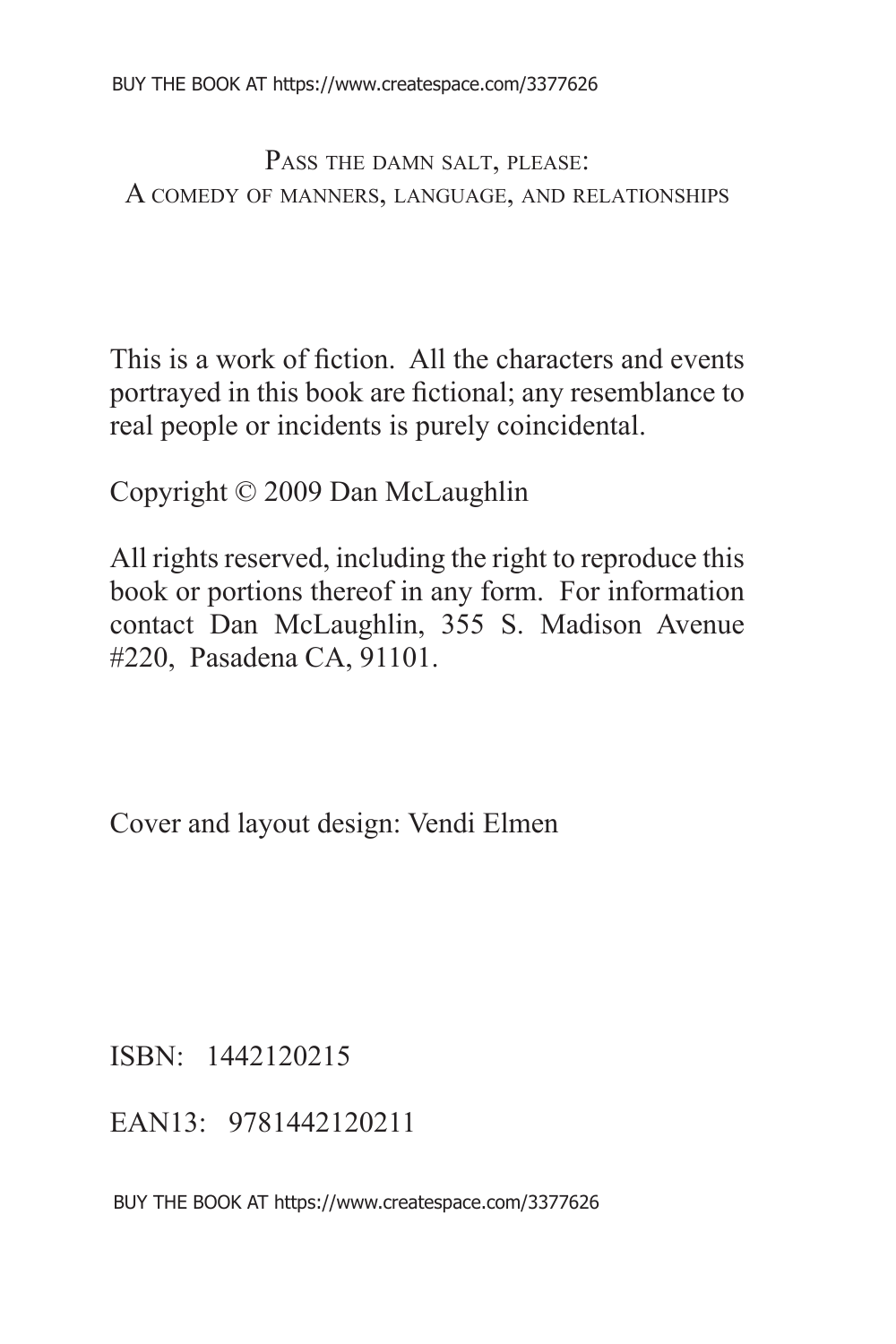## **Chapter 5** *1st date*

"Oh there you are." Riley.

"Sorry am I late?" Rachel.

"No, no not at all." Riley.

"It has been ages since I last went bowling." Rachel.

"Well I know I mentioned a lunch, but I figured since you were a super secret special spy and all, the sounds of the bowling alley would shield us from any of that surveillance stuff." Riley.

"You figured that out all on your own, did you?" Rachel.

"Well when I say I figured I mean it was an old *Mission Impossible* episode I saw. And honestly, I am in the bowling for the shoes. I have always felt that nothing says "quality" to a lady more than wearing used red and black shoes that slide on wood." Riley.

"Yeah those dingy white soles really do catch a girl's eye." Rachel.

"Not to mention the shoe laces." Riley.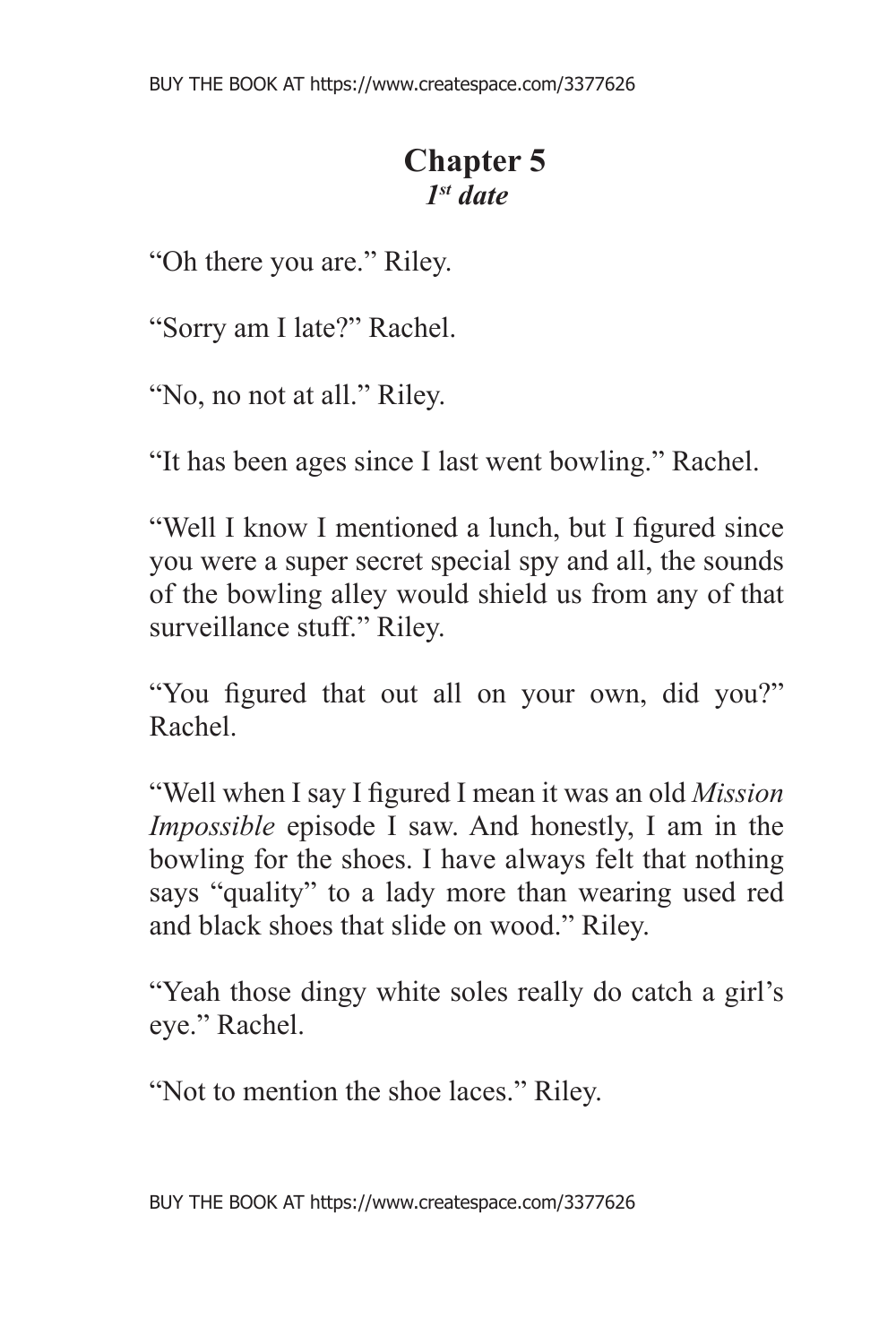"Shall we go and pick out balls?" Rachel.

"You took the words right out of my brain. So what color bowling ball girl are you, oh she of the Purple Dragon Merry-Go-Round?" Riley.

"Oh dear I had hoped you had forgotten that." Rachel.

"That is something a guy does not easily forget. But on to the ball." Riley.

"Good lord look at all of them." Rachel.

"All the colors of the plastic rainbow." Riley.

"Not to mention all the possibly swirley thingies color combinations. Hmmmm, now should I go all conservative and choose a dark solid color?" Rachel.

"OK you COULD play it safe…" Riley.

"Well bowling is a sacred rite." Rachel.

"Practiced in red and black used shoes with accompanying big blocky shirts with monogrammed names." Riley.

"If you are lucky. Nice shirt, by the way." Rachel.

"Thanks, my name is not really 'Buddy.'" Riley.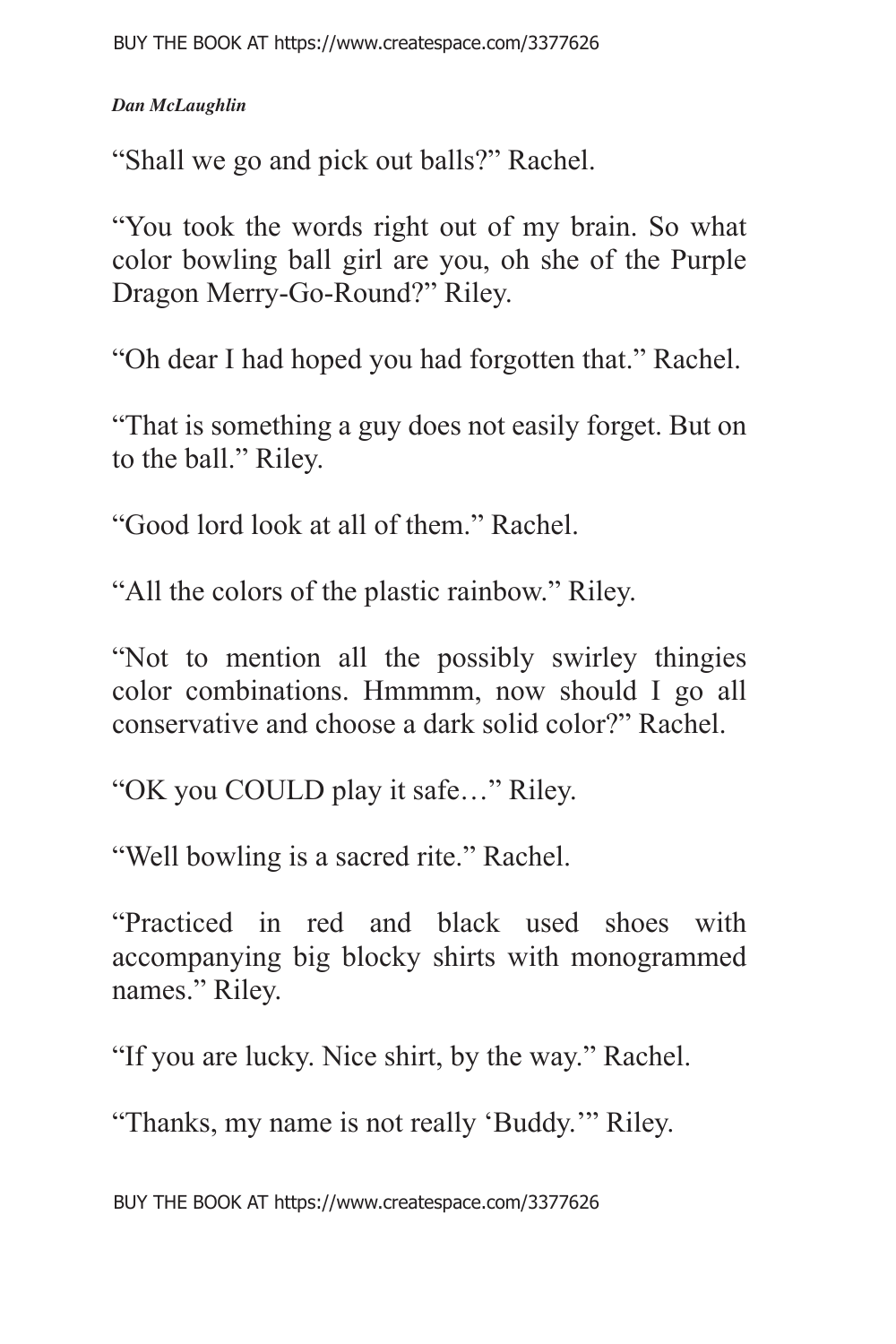"Yeah I know. It's Really Riley." Rachel.

"I had hoped you had forgotten that." Riley.

"Not a chance. But still, it's a nice shirt. Now back to the choice of ball. I gotta admit I am more going in the direction of that pink and purple swirley baby." Rachel.

"In for a penny in for a pound being the thought behind the action." Riley.

"Yes, I mean if you are going to go bowling, you should just go ahead and do the whole thing, right?" Rachel.

"Absolutely. Me, I am going to just go with this here black one." Riley.

"The conservative black one I passed on? You bastard! Are you messing with my mind?" Rachel.

"Let the games begin, my friend. Let the games begin." Riley.

"Now as I understand it, the point is to roll the ball down the wooden thing…" Rachel.

"Lane." Riley.

"And knock down all those pear shaped things." Rachel.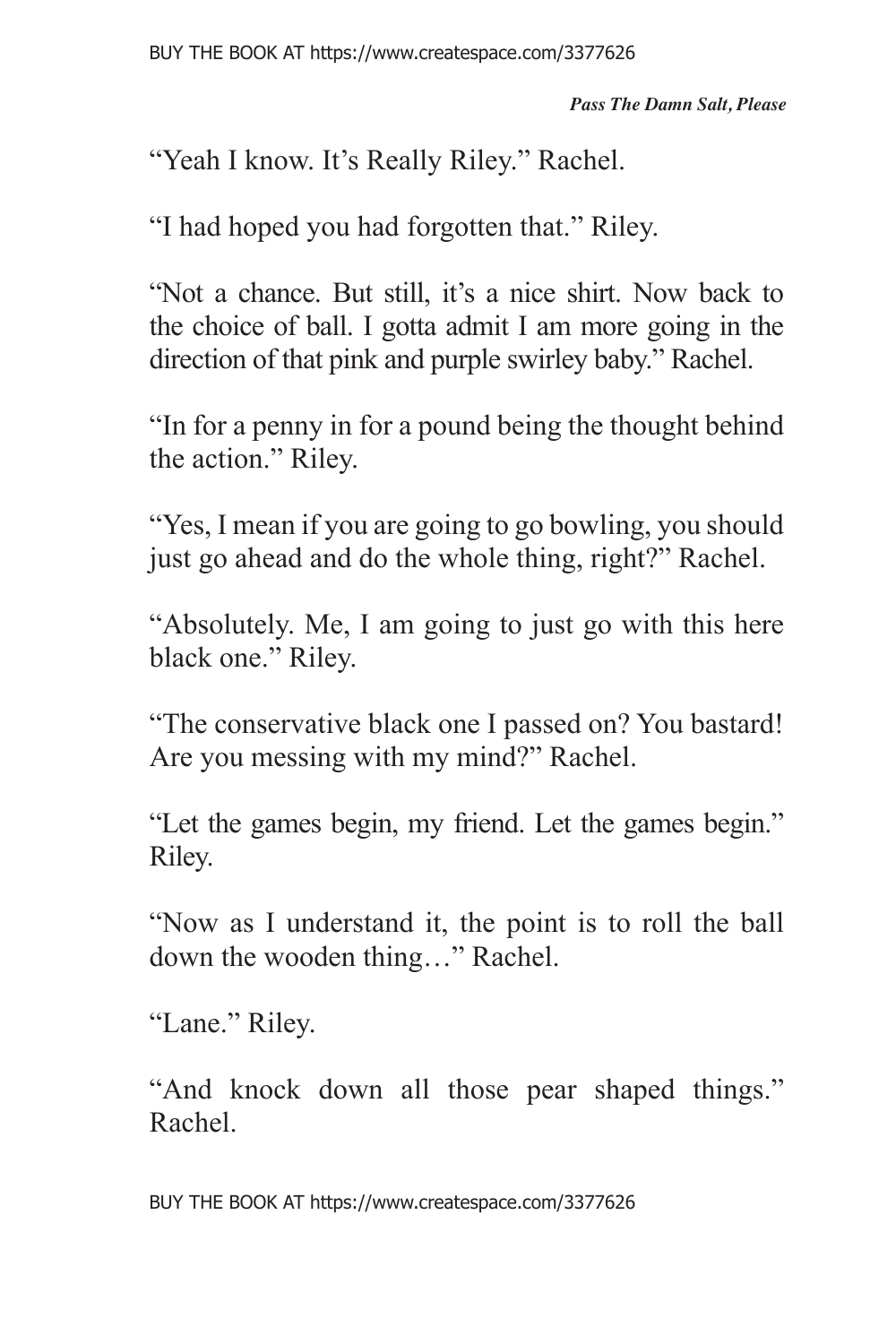BUY THE BOOK AT https://www.createspace.com/3377626

*Dan McLaughlin*

"Pins." Riley.

"And there is all that math thing." Rachel.

Strikes and spares and carry the 10's. Don't worry I will keep score." Riley.

"And the point is to knock down the most 'pins.' So who goes first?" Rachel.

"Please, you go first." Riley.

"Oh look, my ball is broken. It has holes in it." Rachel.

"Uh-huh. They are where you put you fingers in. No, move them over one." Riley.

"Like this?" Rachel.

"Yeah. Go ahead now." Riley.

(She rolls a strike.)

"Oh goodie a striker! That's good isn't it?" Rachel.

"Uh huh. Let me guess, this is the first time you've ever bowled?" Riley.

"Why yes it is, you big manly man. (Laughter.) Well maybe the first time since I spent every weekend in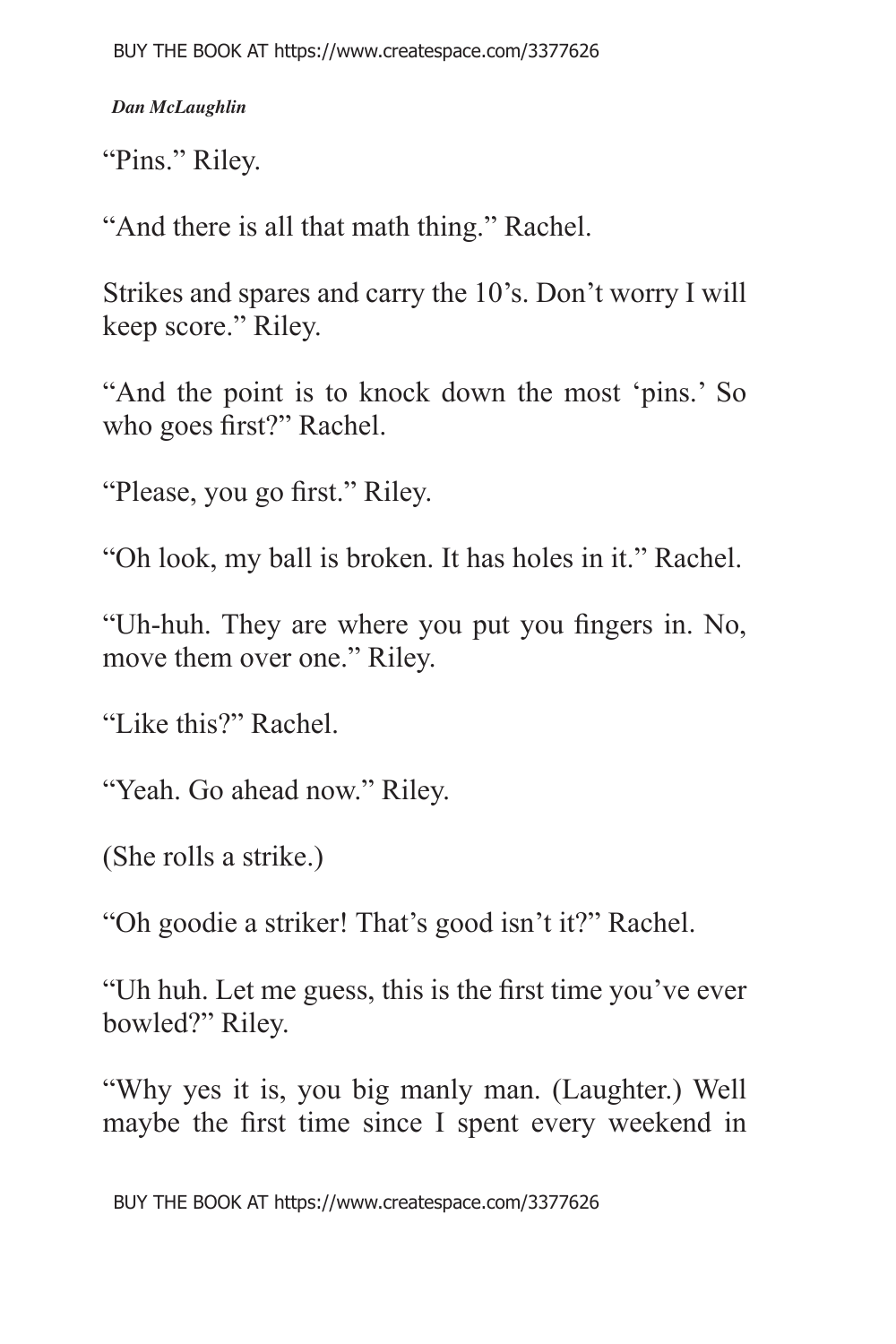*Pass The Damn Salt, Please*

high school on a bowling team that took the state championship three years running. Then there was intramurals at college. Then the bowling league at work." Rachel.

"I have the distinct feeling I have been hustled." Riley.

"Let's just say I can keep score in my head." Rachel.

"And you were last in high school a few summers ago?" Riley.

"OK that is extremely delusional but in a very kind way." Rachel.

"Sometimes you have to be kind to be kind." Riley.

"In the right measure." Rachel.

"Kind to be kind," Riley.

"It's a VERY good sign." Rachel.

"On the other hand, you know sometimes being cruel is just well, cruel." Riley.

"Not kind?" Rachel.

"In no kind of measure." Riley.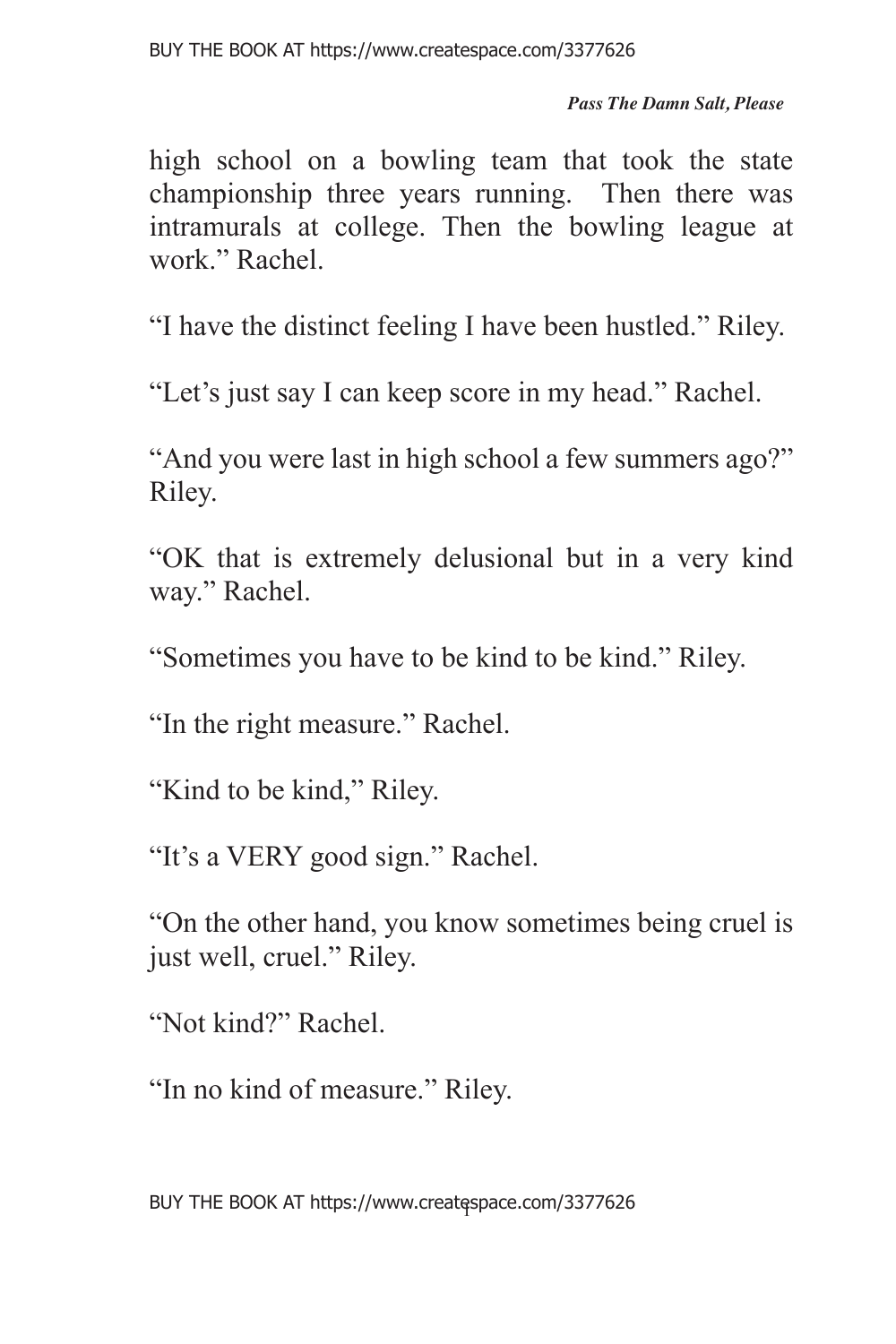"Cruel is just cruel." Rachel.

"It's a pretty clear sign." Riley.

"Baby, cruel is just cruel." Rachel.

"It means that I despise you baby." Riley.

"When you are cruel you're just cruel." Rachel.

"Twang twang twanga a twang twang." Riley.

"I think that was an earlier draft." Rachel.

"I don't see that version ever climbing to the top of the charts. Although I do like the twang part." Riley.

"Absolutely. It's your turn." Rachel.

"I beg your pardon?" Riley.

"It is your turn to bowl." Rachel.

"You sure?" Riley.

"Really Riley, it's your turn." Rachel.

"You are having way too much fun with that." Riley. "Really. Riley? I can do this all night. Remind me to thanks your parents if I ever meet them. At any rate,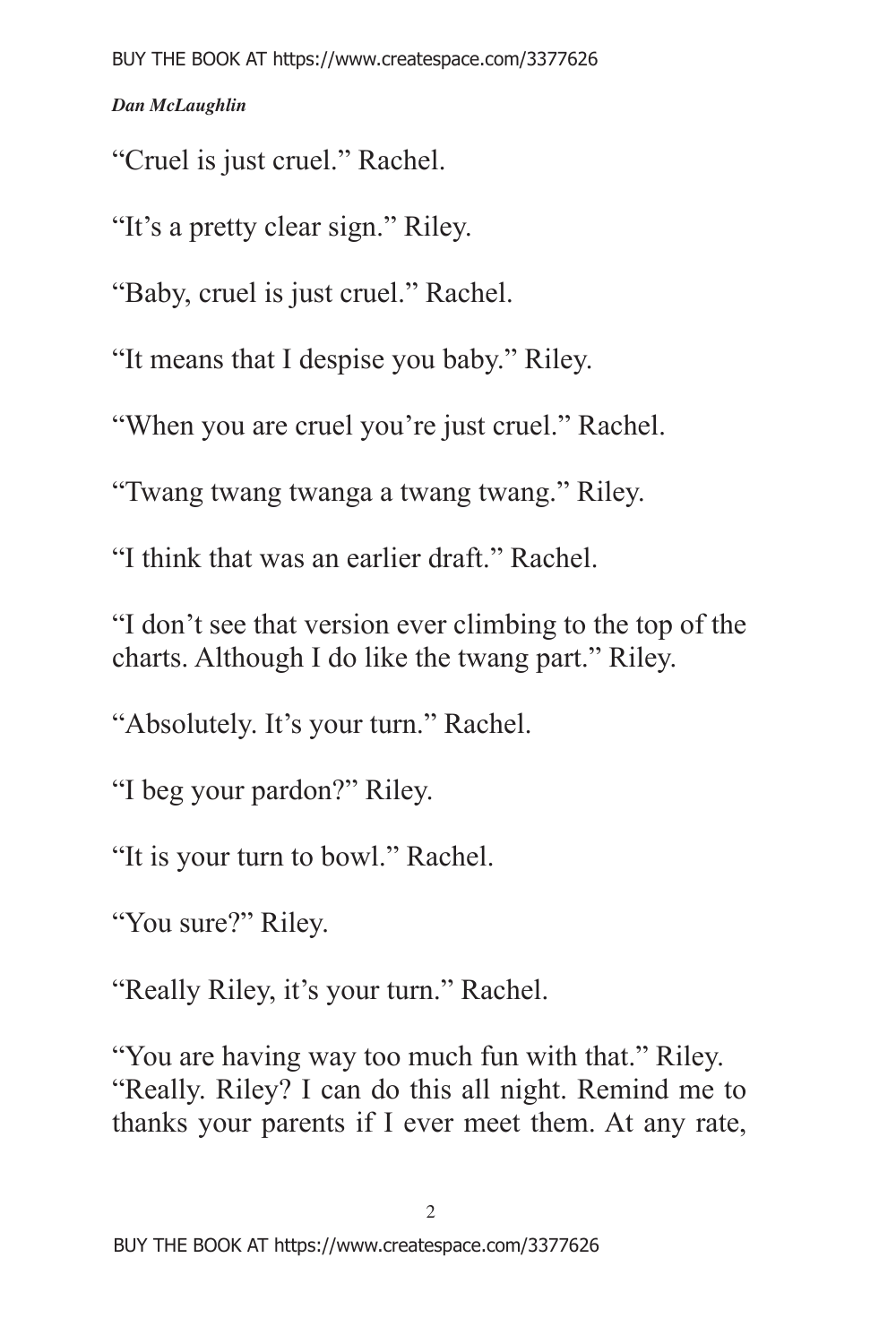*Pass The Damn Salt, Please*

you'd better bowl." Rachel

(Gutter ball.)

"Nice use of the entire lane." Rachel.

"You know, I did that on purpose." Riley.

"Uh-huh." Rachel.

"I didn't want to make that whole math and adding thing too much of a chore for you by giving you actual numbers. Zeros are so much easier to add." Riley.

"Uh-huh. I think I can handle it. Go again, sport." Rachel.

(Another gutter ball. Laughter.)

"OK I can explain that one too." Riley.

"Go ahead, hot shot." Rachel.

"First of all, I would like to point out that I used a completely different gutter in that shot rather than the previous one. Logic dictates, therefore, that if I merely average those two shots I will get one of those 10ie thingies." Riley.

"Uh-huh. Is there a second of all?" Rachel.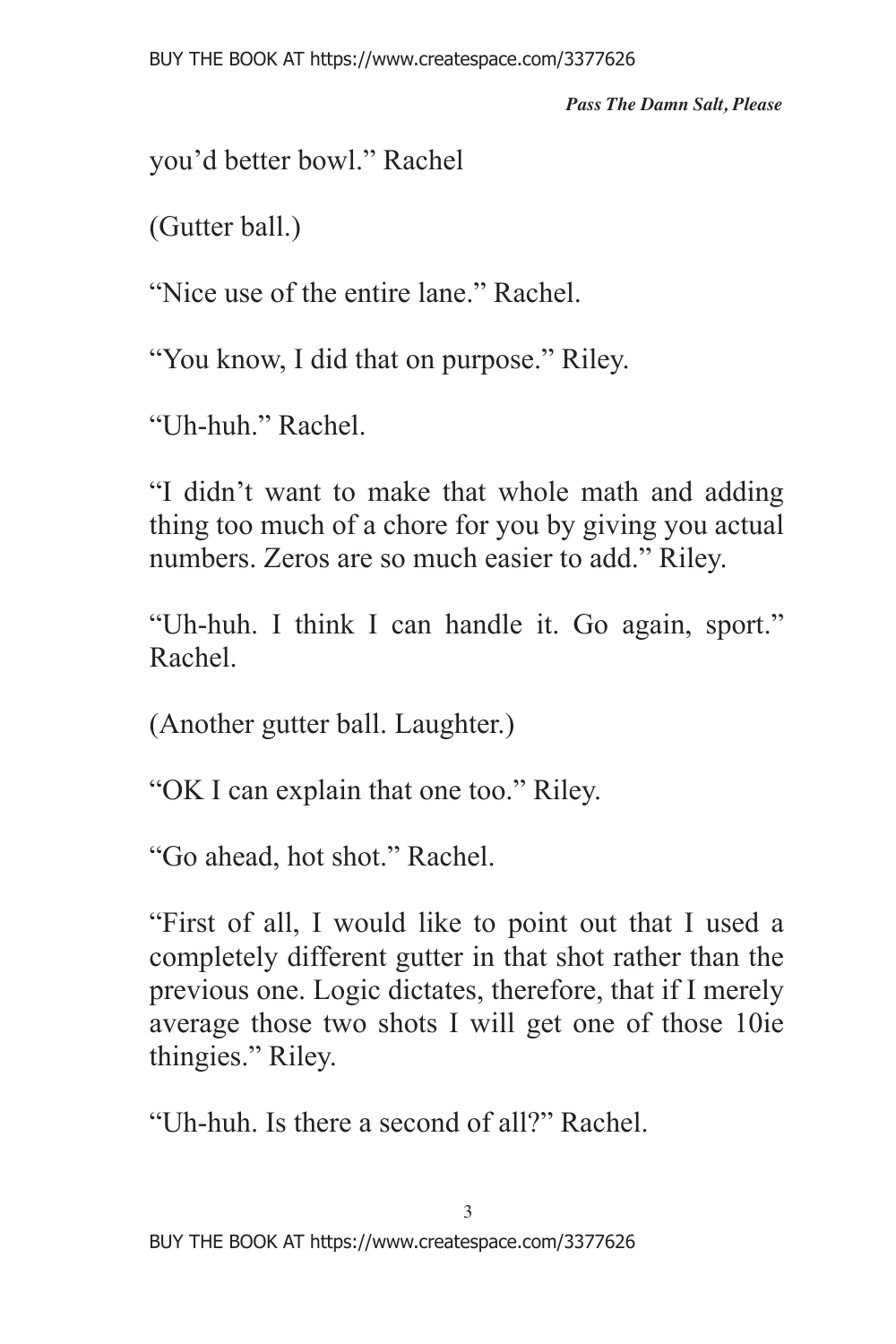"Oh you betcha, I am just getting warmed up." Riley.

"Verbally, maybe. Bowlingly, no." Rachel.

"Bowlingly?" Riley.

"It is a word." Rachel.

"In a game of Scrabble with your family who may love you, maybe. Englishingly, no." Riley.

(Laughter.)

"OK. What is your second point?" Rachel.

"It's so simple I am surprised a super spy such as yourself does not recognize it." Riley.

"Englishsize it, Riley." Rachel.

"Well I am just luring you into a false sense of security." Riley.

(Laughter.)

"OK well you hold that thought while I go again." Rachel.

(Another strike.) "Now, hot shot. Explain to me how this false sense of security argument works in bowling." Rachel.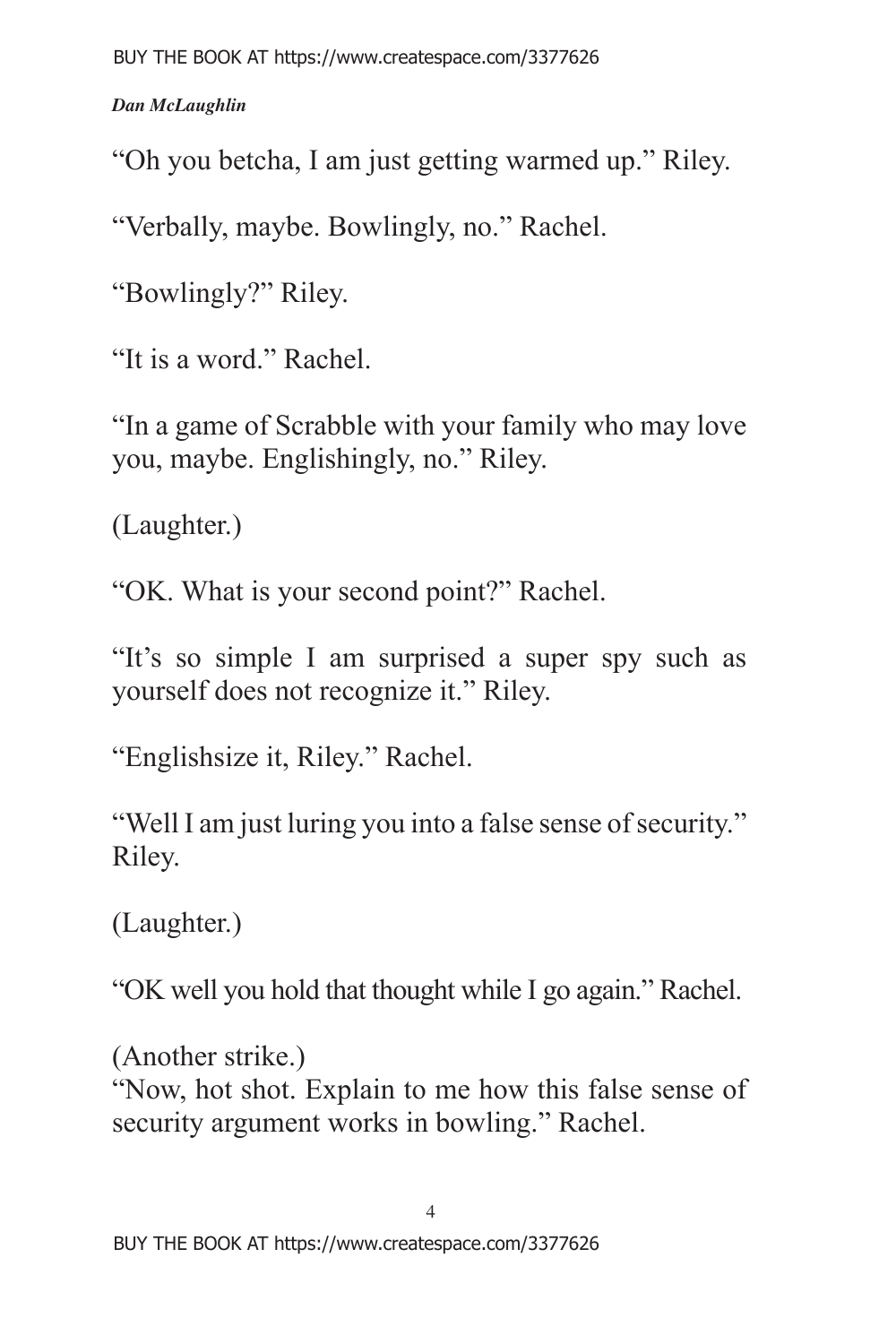*Pass The Damn Salt, Please*

"Well, uh see you get this false sense of security because while it LOOKS you're like cleaning my clock…." Riley.

"Yes and while I build up a big lead in points." Rachel.

"Yes exactly, and then you get overconfident." Riley.

"Because I have this big lead in points…" Rachel.

"Yes we've established that so there you are cruising along thinking you have this thing won…" Riley.

"Because I have." Rachel.

"OK well um let me take my turn and I will explain it further." Riley.

(Gutter ball. Laughter.)

"OK, now on the plus side I would like to point out the ball stayed on the wooden part…" Riley.

"The lane." Rachel.

"Thank you the 'lane.' It stayed on the 'lane' much much longer this time before it went in the gutter." Riley.

"Congratulations. Now roll again." Rachel.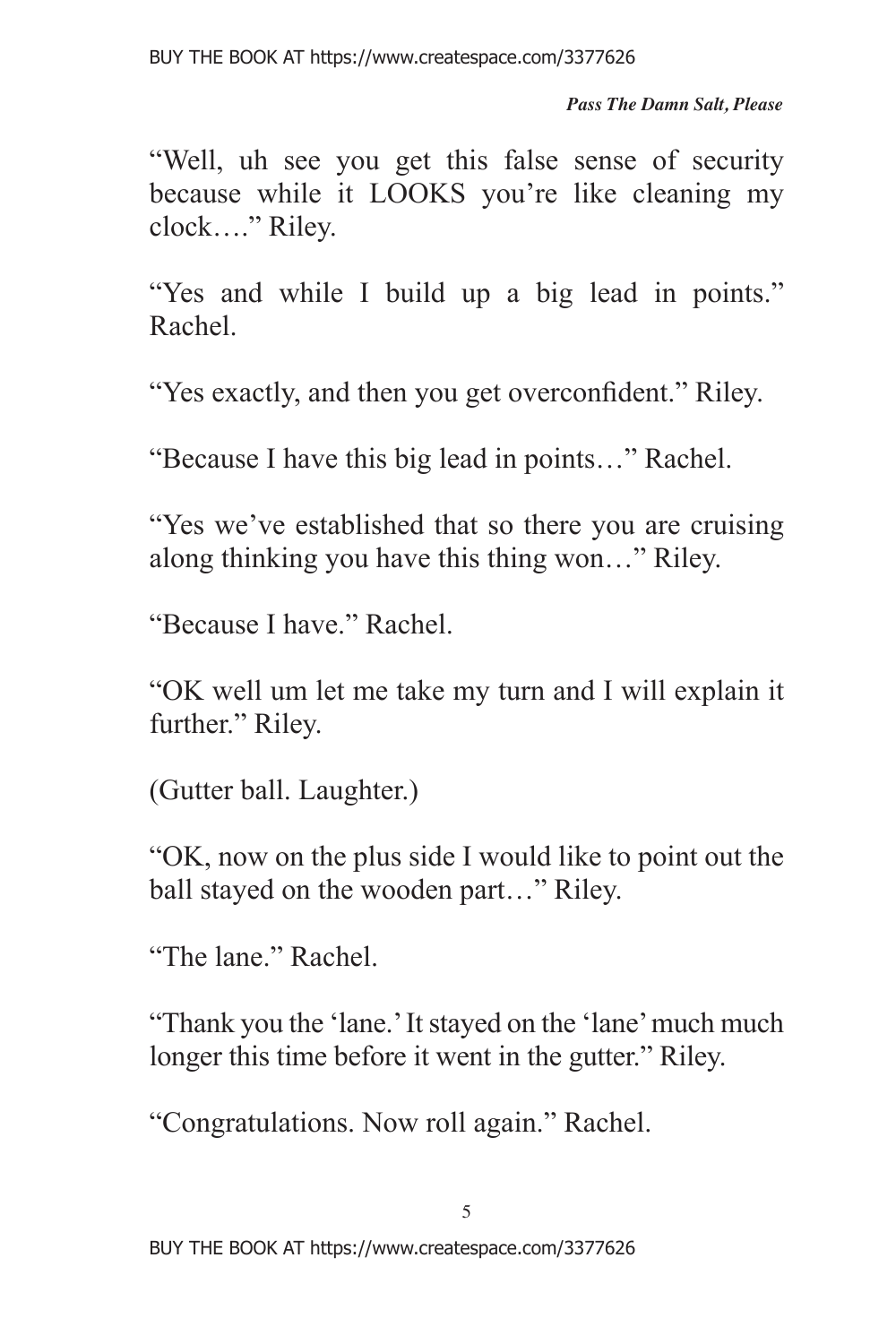BUY THE BOOK AT https://www.createspace.com/3377626

*Dan McLaughlin*

"Hole in one." Riley.

"That's golf, hot stuff. Clubs. Smaller ball. Outdoors." Rachel.

"Oh. Right. Of course. Thanks. Nine ball side pocket." Riley.

"That's billiards, Einstein. Cue stick. Ball bigger than golf, smaller than bowling. Indoors but on a table." Rachel.

"Crap. So what is it exactly I am shooting for here?" Riley.

"You? I'd say a one." Rachel.

"OK. One." (Pause.) "Not a hole in one?" Riley.

"No, just one. Trust me. Now roll." Rachel.

"OK. One." Riley.

(One pin is knocked over. Laughter.)

"Yes!" Riley.

"Congratulations. And you are quite right." Rachel.

"I am? In what?" Riley.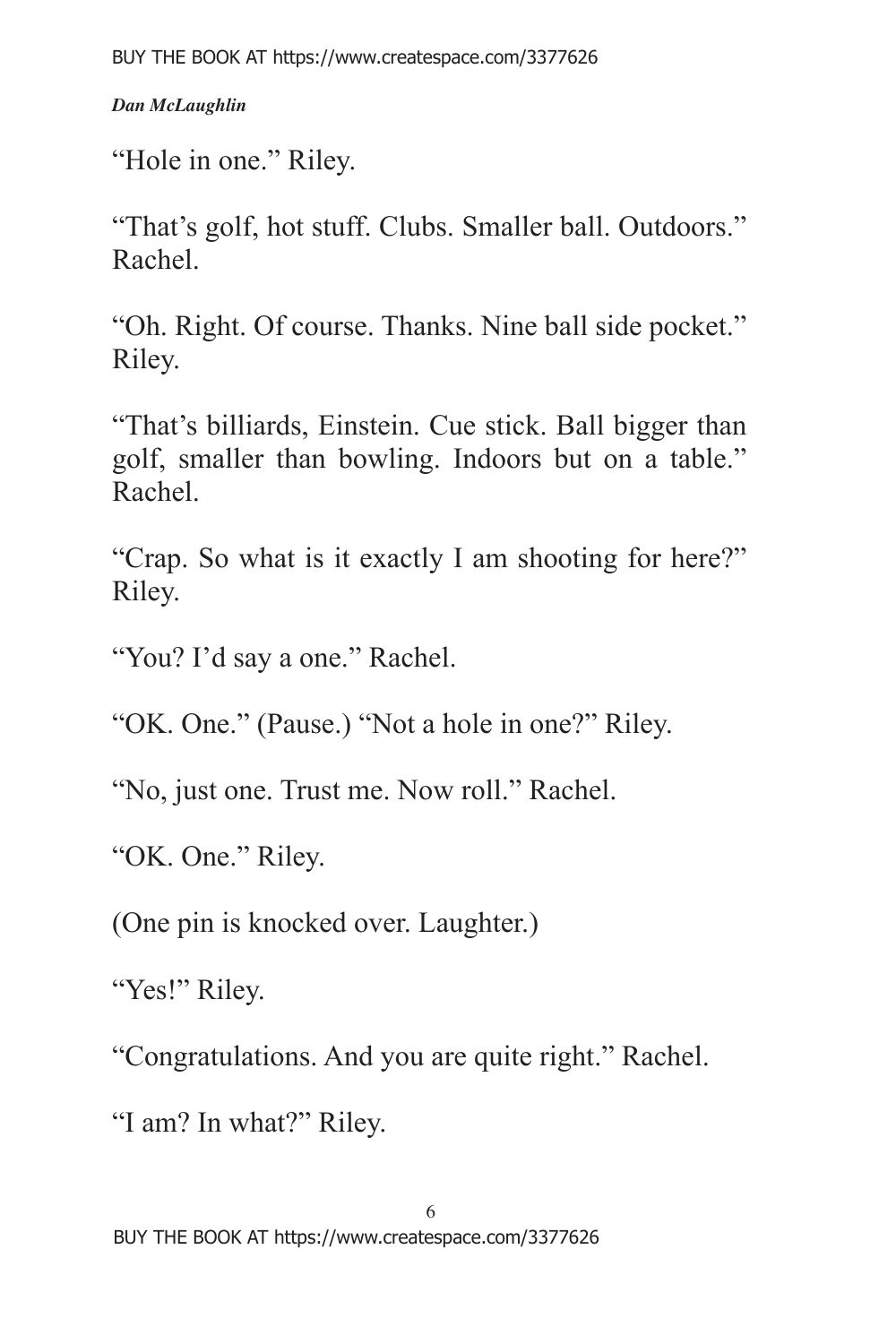*Pass The Damn Salt, Please*

"Yes, I am feeling quite secure now." Rachel.

"Yes, but it is a FALSE sense of security. Your turn right?" Riley.

"Yes." Rachel.

(Another strike.)

"All part of the master plan. You are playing the part of the dupe to perfection." Riley.

"By my winning 30 to 1?" Rachel.

"That's what the score is? Crap. I mean, of course. My turn, yes?" Riley.

"Go ahead." Rachel.

"OK. One." Riley.

(One pin in knocked over. Same pin as before. Laughter.)

"Now are you feeling nervous?" Riley.

"30 to 2? I don't think so." Rachel.

"Let me explain. Knocking down one pin one time could have been just luck." Riley.

7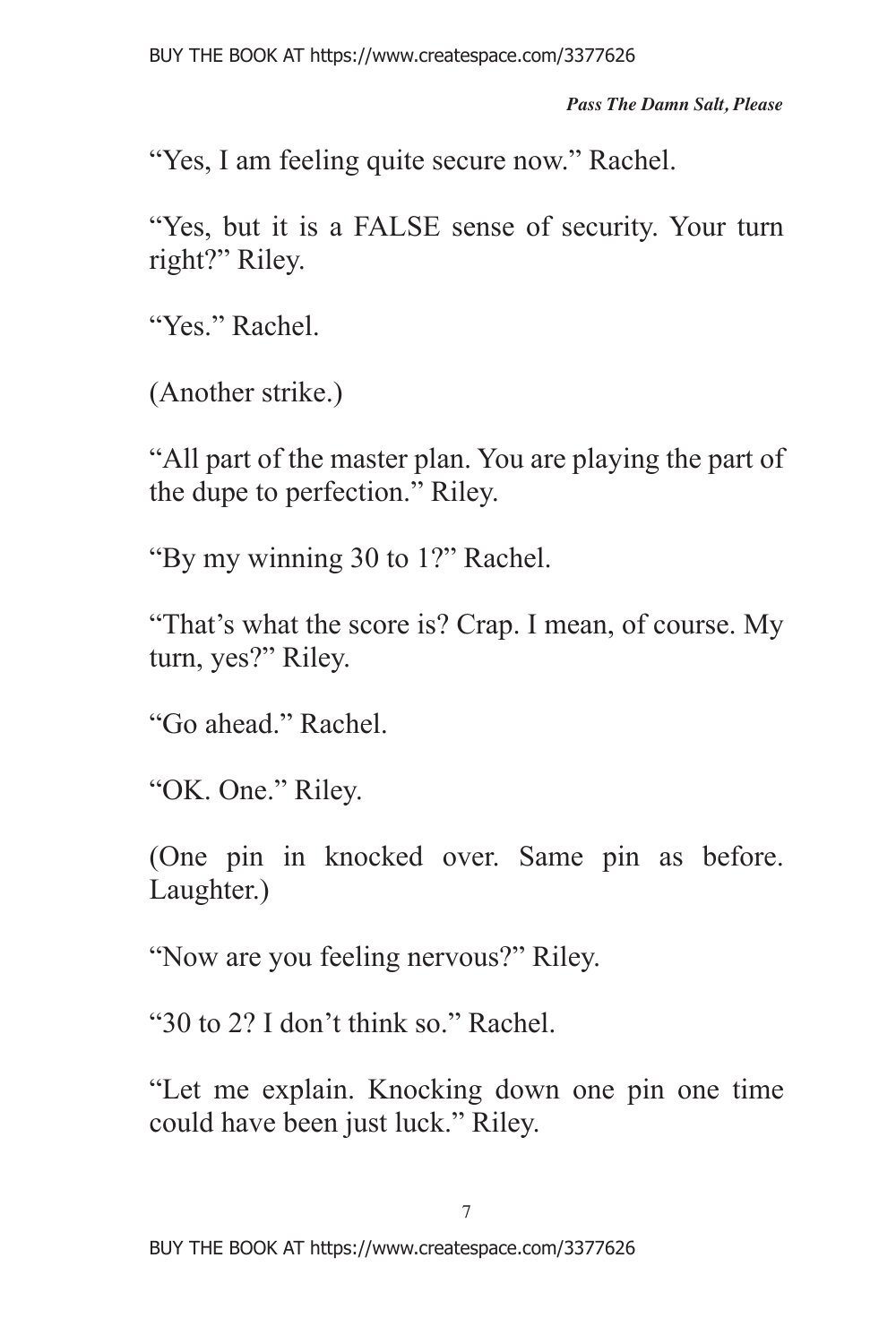"Clearly." Rachel.

"Doing it twice means it's replicable. And if it replicable that means I could do it again. And again. And again. Feeling nervous yet?" Riley.

"Oh you bet, science boy. You rolling a series of ones has me shaking in my shoes. Roll again." Rachel.

"Oh ye of little faith." Riley.

(Gutter ball. Laughter.)

"And three times makes it science! Clearly I have perfected the gutter ball as part of my bowling repertoire." Riley.

"Clearly. You know there are professional bowlers who don't throw that many gutter balls in an entire season as you have managed in the first few frames here today." Rachel.

"Well clearly I have nothing but the highest level of respect for the modern professional bowler. But the lack of the strategic use of the gutter ball in the modern game has to be of concern to the true purists of the sport. Traditionally the great leveler or psychological monkey wrench of the sport, the gutter ball in the modern game is seldom utilized." Riley.

8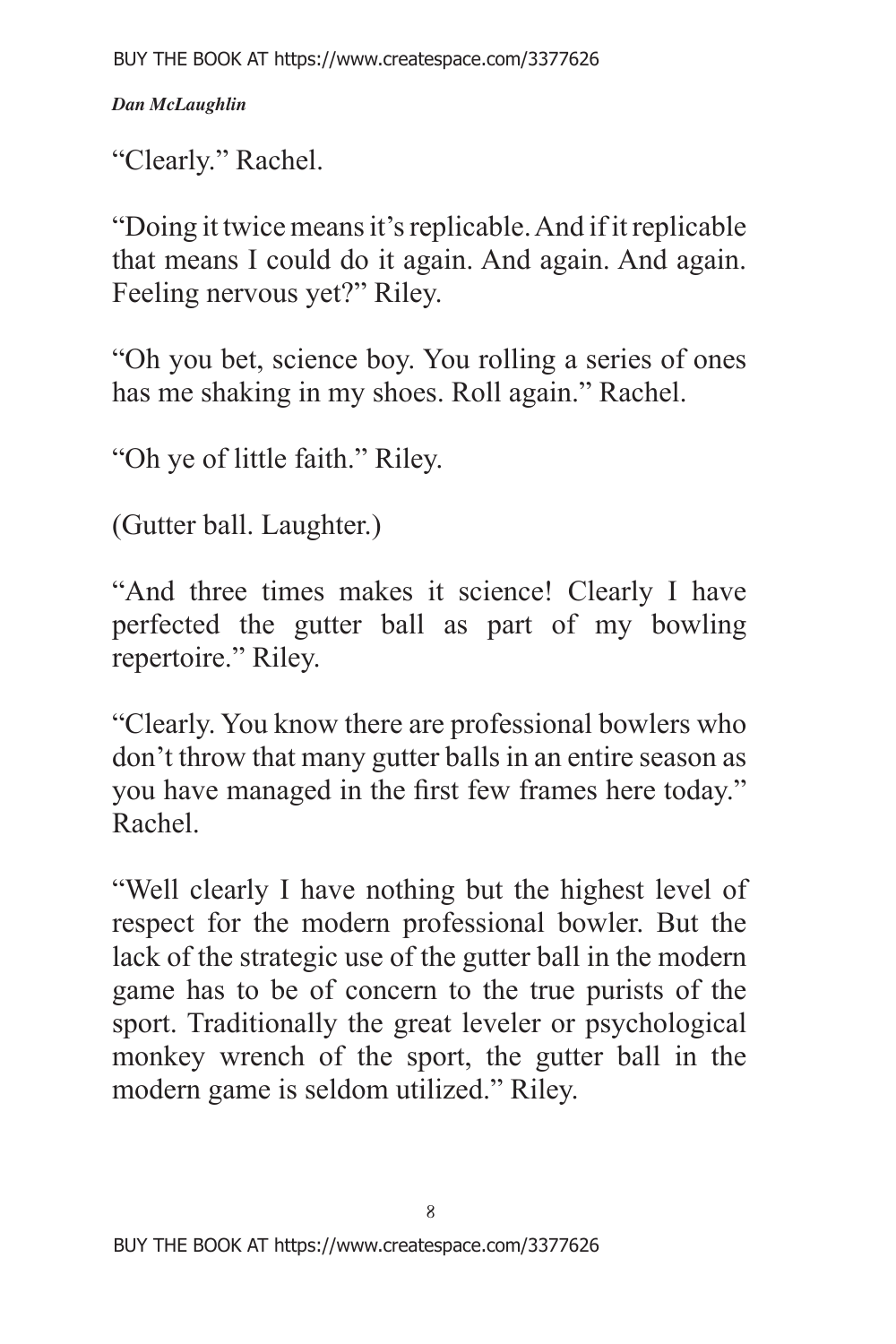"And I suppose you have a theory that explains this?" Rachel.

"Oh yes, several actually." Riley.

"Imagine my surprise. Care to share?" Rachel.

"Not at all. One is the technical difficulty of a wellthrown gutter ball. You have got to work very hard to do a proper gutter ball. And clearly the modern professional bowler does not want it bad enough. You have to put in a lot of work in the off-season non-conditioning to be able to roll a gutter ball on demand. It's clearly not like the old days when there was a definite on and off-season. Remember both the mental and physical elements have to be working in peak tandem to bring together a streak of gutterness like this." Riley.

"So you just can't expect to walk up and throw a gutter ball every time?" Rachel.

"Oh no." Riley.

"Wouldn't the modern professional bowler point out that the goal of the modern professional bowler is to score more points than his or her opponent and that a gutter ball gains no points and thus there is no earthly reason to want to roll a gutter ball?" Rachel.

 $\overline{Q}$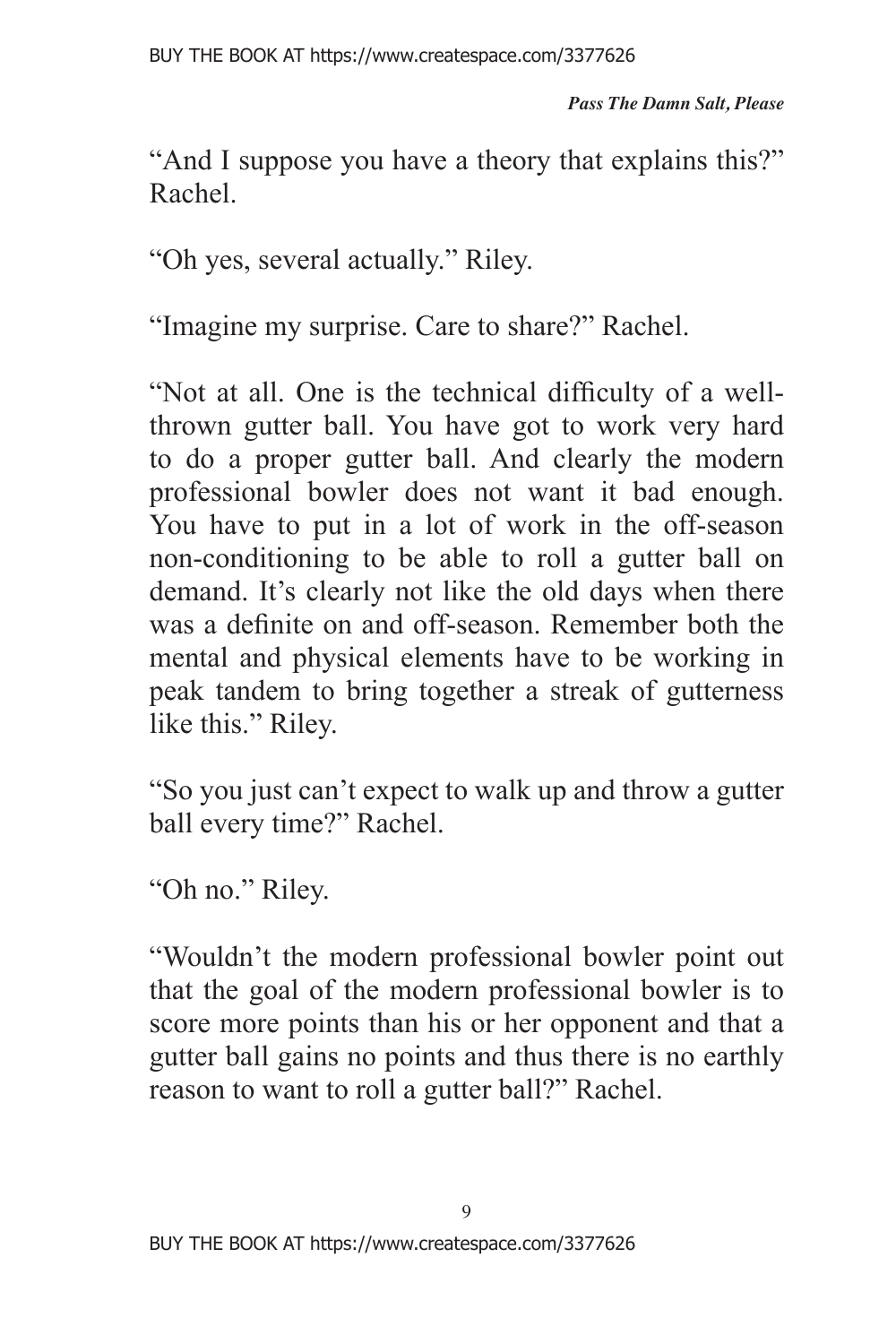"Only professional bowlers with no knowledge of the history of the game. Remember, it was the gutter ball, which won the Lesser Pasadena Bowling Classic for Claude Bogaard in 1963. It was the gutter ball which won the Greater Visalua Open for Isaac Cole in 1954 and let us never forget the role of the gutter ball in the victory of O. F. Waterhouse in the More Or Less Middling Rancho Cucamonga Invitational 1961- 1963." Riley.

"So what you are saying is that you have to make sacrifices to attain this level of achievement with the gutter ball?" Rachel.

"Well I don't want to get ahead of myself and claim that I am anything close to being a champion of the gutter. Bowling is just a game of one frame at a time. And what the great gods of bowling can give with one frame they can take away in the next. Sometimes that gutter seems as wide as the Grand Canyon and the ball practically leaps right in. Then next frame it is the size of a straw and there is nothing you can do to get the ball in. Sure with technique you can keep the good times going a little longer and cut down on the bad times. But bowling is a game of streaks, no doubt about it." Riley.

"What has been you best moment as a gutter ball roller?" Rachel.

"Gosh Really Rachel, that is like asking who is your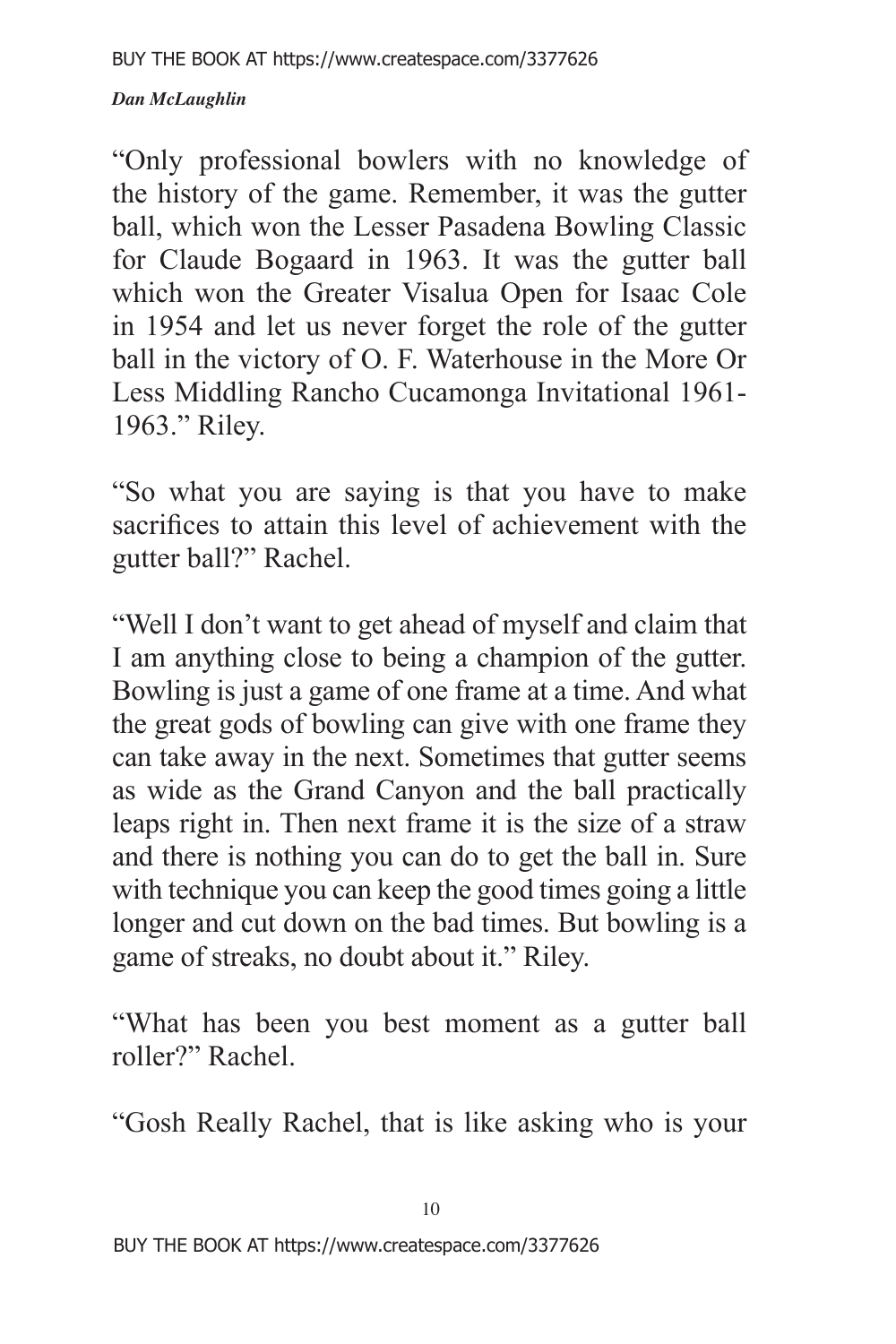favorite child…I remember the time my Dad first took that darn bumper thing out of the gutter and I got my first gutter ball in the very next roll, and everyone all and came over and congratulated me…There was my first gutter ball on the professional circuit in Tulsa in 1983…and there is my current record threatening tear that I am on right now…but you know I think the gutter ball that meant the most to me was in Cedar Falls last winter. It was at a charity event for handicapped kids, who were also orphans and uh, Katrina victims and I was not even the one rolling the gutter balls. It was those kids, those darn brave kids, those darn, brave, plucky kids, um, do I need to add 'courageous.'" Riley.

"That's implied with 'brave.'" Rachel.

"Meaning 'No' I do not need to add?" Riley.

"That is correct." Rachel.

"OK so it was those darn brave and…" Riley.

"Plucky." Rachel.

"Plucky, thank you, plucky kids who kept rolling those gutter balls that really brought home how lucky I was to be in a sport where anyone can be the same, as long as they have the courage to roll. And to live in a country where the handicapped kids are free to roll a gutter ball, and other people will pay good money to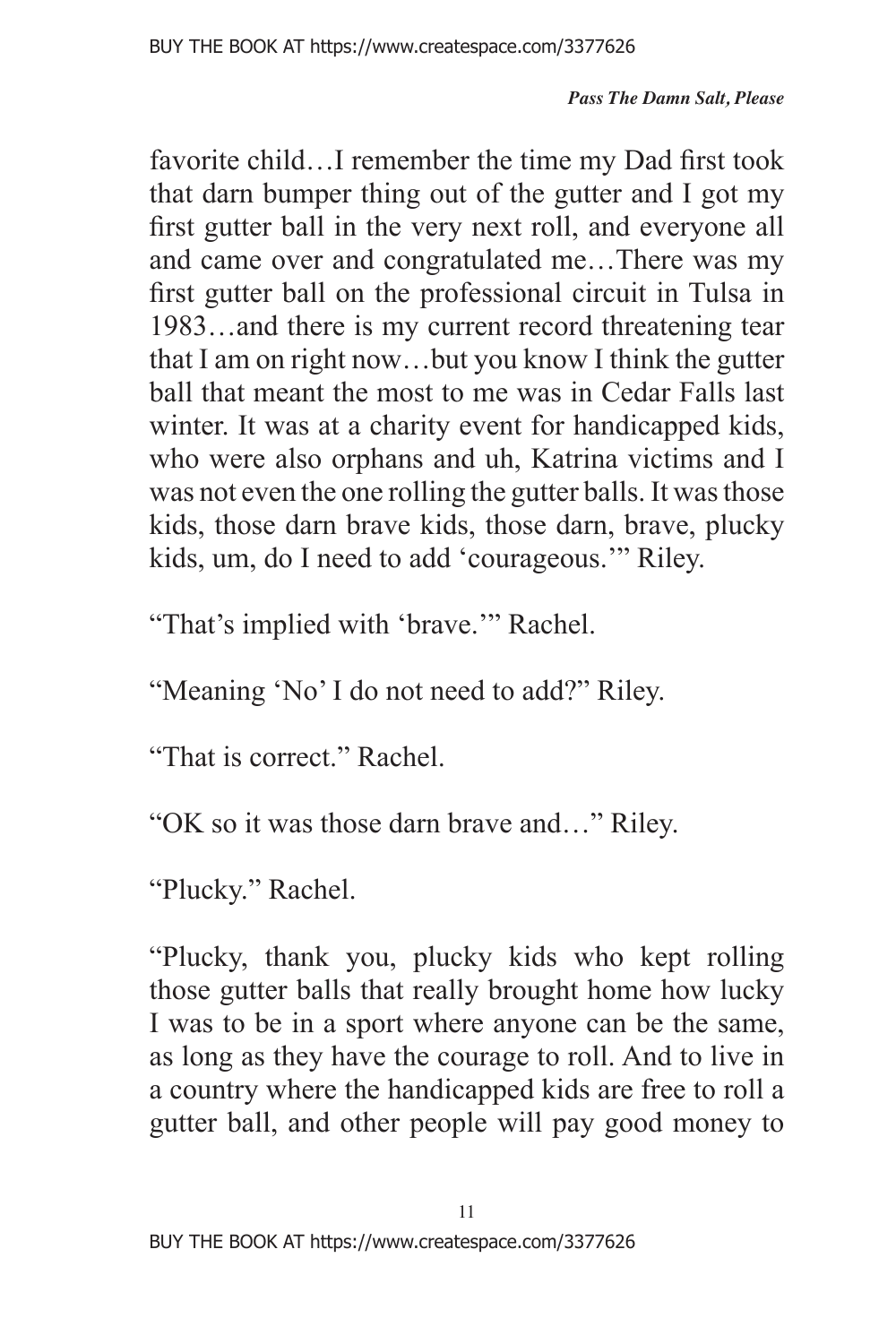BUY THE BOOK AT https://www.createspace.com/3377626

*Dan McLaughlin*

watch. Courageously. Brings a tear to my eye even to this day." Riley.

"A truly affected moment here with professional bowler Really Riley." Rachel.

"Uh don't you mean affecting Rachel?" Riley.

No, I am good with 'Affected.' And we will be back with more 4<sup>th</sup> frame action here at Badana Dome right after these messages." Rachel.

(There followed a very enjoyable game of bowling (final score =  $185 - 28$ ) followed by an equally enjoyable meal.)

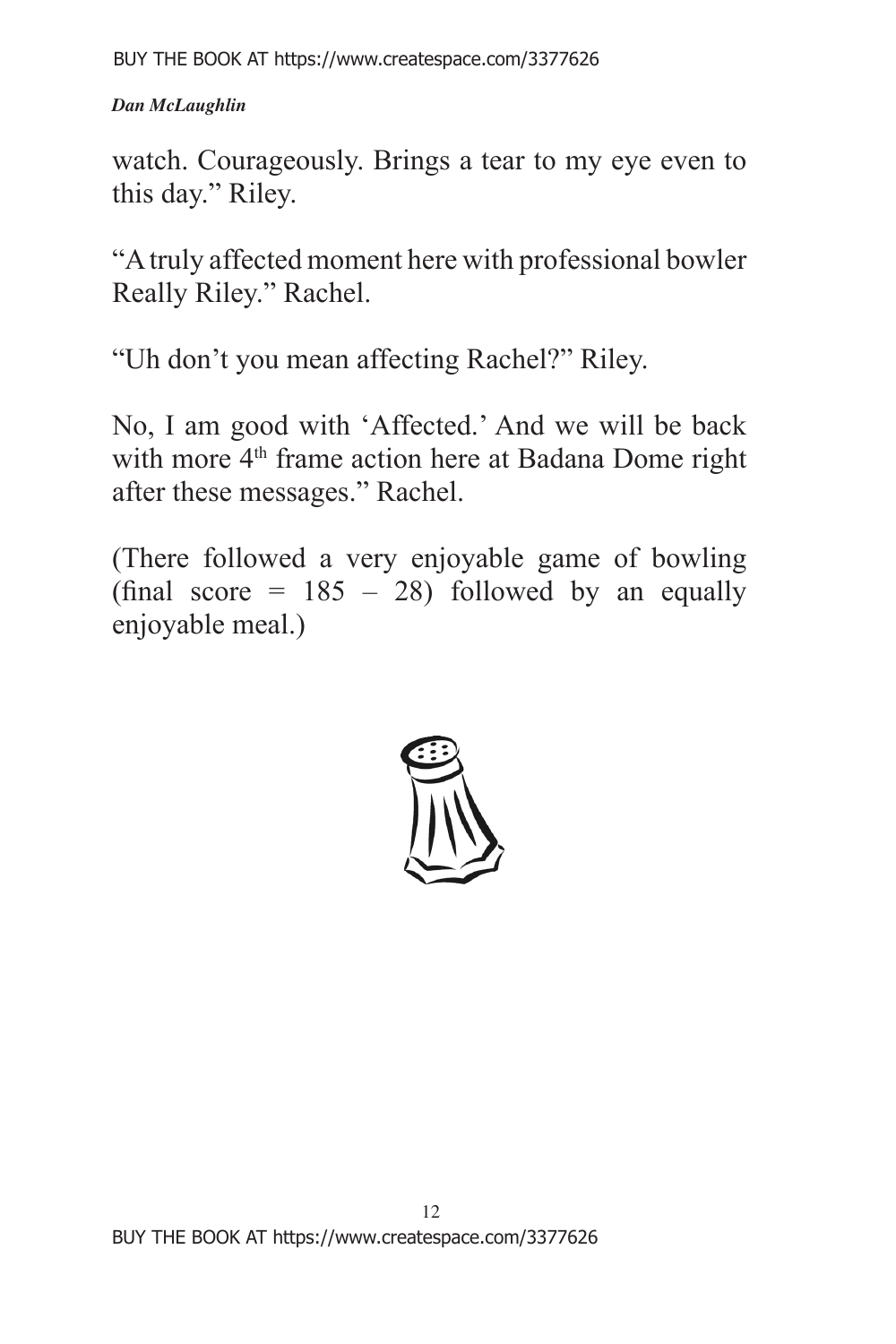### **The End**  *of the free sample*

Well, that is what you get for free. To find out what happens next you'll just have to buy the book which is be available at https://www.createspace.com/ 3377626 If you purchase the book via createspace I get more of the money. It is also available on Amazon.com as a book on paper and on kindle on Amazon.com as an electronic book.

Of course, feedback is always welcome. You can either leave comments on the createspace or Amazon.com accounts mentioned above (which I would appreciate, especially the laudatory ones) or you can email me at libraryguy@earthlink.net

# **About the Author**

Dan McLaughlin was born in Hollywood during halftime of a Rams Colts game. Although the Rams scored a touchdown soon after his birth to tie the game, the Colts then scored 17 points to win. This, along with multi-decade stints at UCLA and as a government bureaucrat has given Dan an appreciation for the subtle and sometimes capricious agency of action and words.

Among his philosophical influences he cites Thomas Kuhn, David Springhorn, Paul Feyerabend, the Reduced Shakespeare Company and Bullwinkle the Moose. When not working as the local history reference librarian at the Pasadena Public Library, Dan can be found working merrily in the garden, pacing nervously during any UCLA game where the lead is less than 25 points, or walking sedately the beloved puppies with his even more beloved honey, Vendi.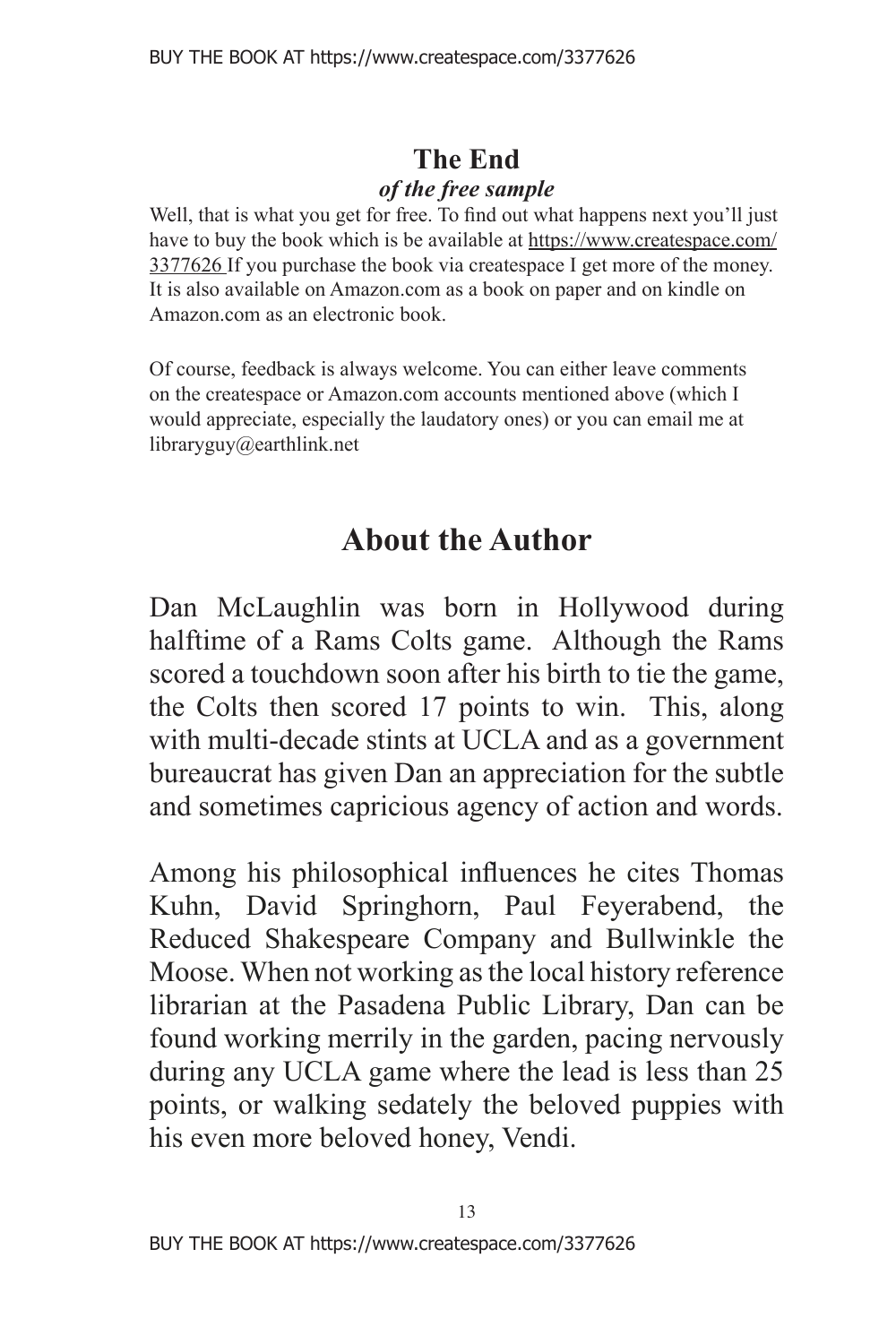In addition to *Pass the Damn Salt, Please*, Dan has written *ICE Girls*, a novella which examines the story of the Little Match Girl from the point of view of management, and the musical *Oh No, Not Emily!*" an operetta which describes what happens when a modern fake Emily Dickinson poem is sold to a very postmodern English Department. *ICE Girls* was nominated Best Sorytelling album by the good people at Just Plain Folks (2009) and *Oh No, Not Emily!* received a best Theatrical Album from the same people in 2006.

Before that he and Mark Sellin were the comedy phenomenon "2 Guys from the 70's" where they served to remind people of the emotional honesty of the 1970's for reasons that remain unclear (both then and now) but were amusing to them (both then and now). Before that, again with Mark and several other friends, Dan wrote, directed and acted in several plays at the Renaissance Pleasure Faire in Southern California, including their greatest hit *Ye Olde Tale of Goode King Arthur* with its associated "Laughter Workshop." Also from that era he created radio play versions of the Trojan Horse *The Big Horsey Ride* and the Odyssey *Going Home and Getting Lucky*.